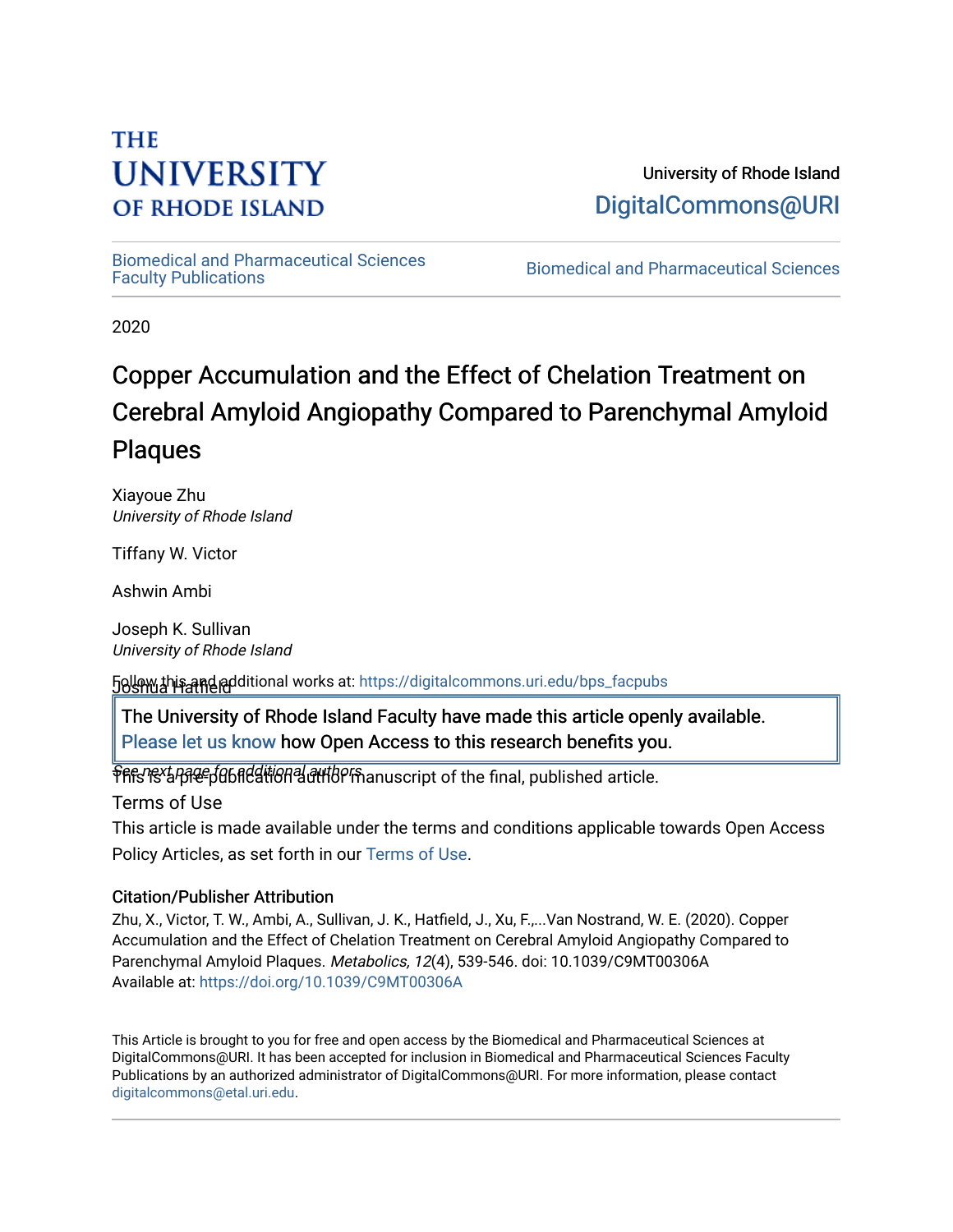## Authors

Xiayoue Zhu, Tiffany W. Victor, Ashwin Ambi, Joseph K. Sullivan, Joshua Hatfield, Feng Xu, Lisa M. Miller, and William E. Van Nostrand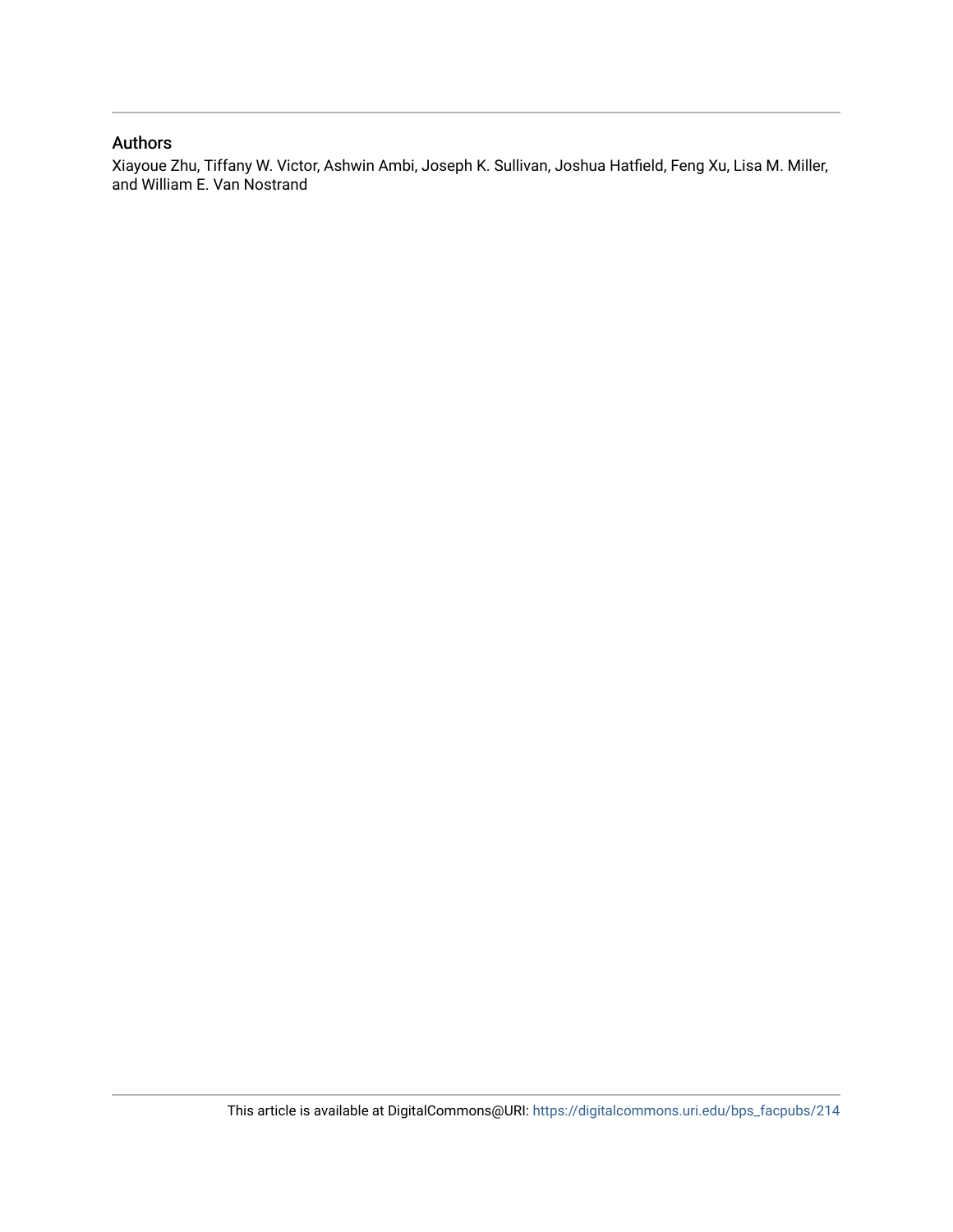## ARTICLE

Received 00th January 20xx, Accepted 00th January 20xx

DOI: 10.1039/x0xx00000x

## **Copper Accumulation and the Effect of Chelation Treatment on Cerebral Amyloid Angiopathy Compared to Parenchymal Amyloid Plaques**

Xiayoue Zhu<sup>a,b</sup>, Tiffany W. Victor<sup>c</sup>, Ashwin Ambi<sup>c,d</sup>, Joseph K. Sullivan<sup>a, ¶</sup>, Joshua Hatfield<sup>a, b, §</sup>, Feng Xu<sup>1a, b</sup> Lisa M. Miller<sup>c, d</sup> and William E. Van Nostrand<sup>1a,b\*</sup>

**Accumulation of fibrillar amyloid -protein (A) in parenchymal plaques and in blood vessels of the brain, the latter condition known as cerebral amyloid angiopathy (CAA), are hallmark pathologies of Alzheimer's disease (AD) and related disorders. Cerebral amyloid deposits have been reported to accumulate various metals, most notably copper and zinc. Here we show that, in human AD, copper is preferentially accumulated in amyloidcontaining brain blood vessels compared to parenchymal amyloid plaques. In light of this observation, we evaluated the effects of reducing copper levels in Tg2576 mice, a transgenic model of AD amyloid pathologies. The copper chelator, tetrathiomolybdate (TTM), was administered to twelve months old Tg2576 mice for a period of five months. Copper chelation treatment significantly reduced both CAA and parenchymal plaque load in Tg2576 mice. Further, copper chelation reduced parenchymal plaque copper content but had no effect on CAA copper levels in this model. These findings indicate that copper is associated with both CAA deposits and parenchymal amyloid plaques in humans, but less in Tg2576 mice. TTM only reduces copper levels in plaques in Tg2576 mice. Reducing copper levels in brain may beneficially lower amyloid pathologies associated with AD.**

### **Introduction**

Cerebral amyloid angiopathy (CAA) is a common cerebral small vessel disease that involves the accumulation of amyloid  $\beta$  $protein (AB)$  primarily in small- and medium-sized arteries and arterioles of the meninges and cerebral cortex as well as along the capillaries of the cerebral microvasculature<sup>1-4</sup>. CAA has been shown to be present, in varying degrees, in nearly 80% of elderly individuals<sup>5, 6</sup>. With the involvement of A $\beta$ , it is not surprising that CAA is a very common vascular comorbidity in patients with Alzheimer's disease  $(AD)^{3, 4}$ . Independent of AD, CAA is a significant contributor to vascular-mediated cognitive impairment and dementia  $(VCID)^{2, 7}$ . CAA can uniquely contribute to the cognitive decline in VCID and AD in several ways. For example, the accumulation of amyloid in cerebral blood vessels causes degeneration of cerebrovascular smooth muscle cells and microvascular pericytes8-10. Also, CAA promotes the increased expression and activation of certain proteolytic enzymes in cerebral vascular cells<sup>11-13</sup>. Together, these processes can lead to loss of vessel wall integrity and hemorrhage and/or chronic hypoperfusion and ischemic infarcts<sup>2, 14-18</sup>. Yet, the reasons why cerebral vascular amyloid develops and its contribution to downstream pathologies and VCID remain unclear.

*a.George & Anne Ryan Institute for Neuroscience, University of Rhode Island, Kingston, RI, USA*

*b.Department of Biomedical & Pharmaceutical Sciences, University of Rhode Island, Kingston, RI, USA*

*c.National Synchrotron Light Source II, Brookhaven National Laboratory, Upton, NY, USA*

*d. Department of Chemistry, Stony Brook University, Stony Brook, NY, USA*

<sup>¶</sup> Current address: New York Medical College, 40 Sunshine Cottage Road, Valhalla, NY, USA

<sup>§</sup> Current address: Cold Spring Harbor Laboratory, 1 Bungtown Road, Cold Spring Harbor, NY, USA

<sup>\*</sup> Correspondence: Dr. William E. Van Nostrand, George & Anne Ryan Institute for Neuroscience, University of Rhode Island, Kingston, RI 02881 USA

Electronic Supplementary Information (ESI) available: [details of any supplementary information available should be included here]. See DOI: 10.1039/x0xx00000x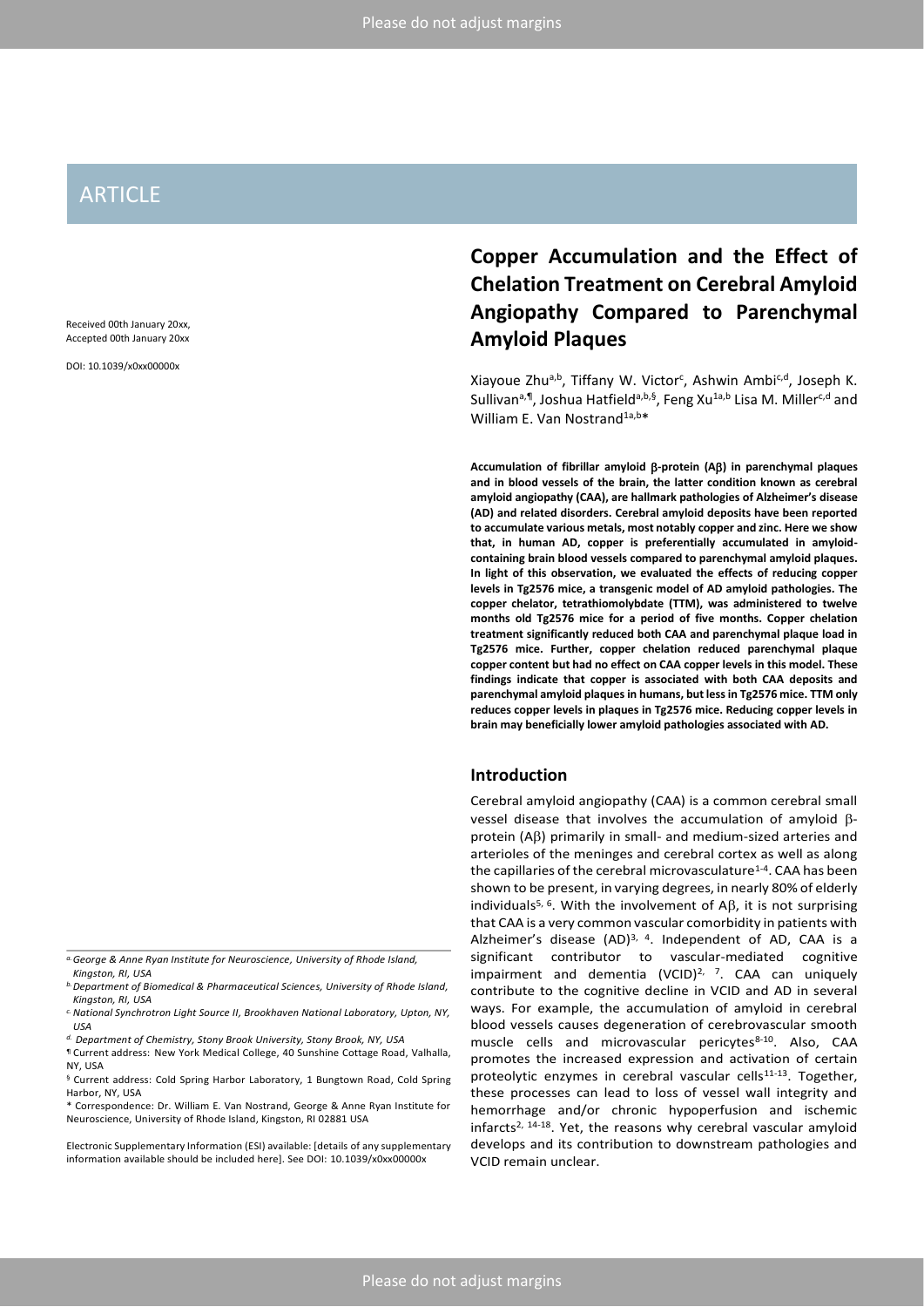Copper is an essential metal for normal brain development and function as it is an important co-factor for a number of enzymes and mitochondrial respiration<sup>19-21</sup>. Altered brain copper homeostasis has been considered to be a factor in the pathogenesis of AD, but little is understood about the specific mechanisms of action<sup>22</sup>. On one hand, there have been reports of low plasma copper levels in AD<sup>23, 24</sup>. Alternatively, other studies have reported elevated levels of plasma copper in AD<sup>25,</sup> <sup>26</sup>. In particular, several studies have reported the accumulation of copper ions in amyloid plaque deposits of AD patients and in certain mouse models of parenchymal AD-like plaques<sup>27-30</sup>. Further, several single nucleotide polymorphisms in the copper transporter ATP7B gene are associated with a significant increase in the risk for the development of AD31-33. These findings suggest that copper accumulation in parenchymal amyloid plaques may be correlated with neurodegeneration and cognitive impairment.

Mechanistically, this hypothesis is supported by *in vitro*  studies that demonstrated that copper binds to  $\mathsf{AB},\mathsf{presumably}$ through three N-terminal histidine residues, resulting in a reduction of Cu<sup>2+</sup> to Cu<sup>+34</sup>. Copper-bound A $\beta$  has been shown to be more prone to aggregation<sup>35</sup> and also reacts with oxygen to produce reactive oxygen species that can promote neurodegeneration and thus cause cognitive impairment<sup>36</sup>. Specifically, copper-binding to Aβ has been shown to result in hydroxyl radical formation and the production of hydrogen peroxide, which activate a pro-inflammatory response in the form of interleukin-1β and tumor necrosis factor-α, which further contributes to neurodegeneration<sup>37{Kitazawa, 2016 #1435</sup>}.

Collectively, these studies suggest that copper may play an important role in both the formation of amyloid plaques and in subsequent neuronal dysfunction and cognitive impairment. In contrast to previous work examining parenchymal amyloid plaques, comparatively little is known about the accumulation of copper in cerebral vascular amyloid deposits, which are associated with VCID.

Here we report that CAA deposits contain higher copper levels than parenchymal amyloid plaques in human AD brain. We then hypothesized that copper plays a role in promoting and/or stabilizing fibrillar amyloid deposition in CAA. Chronic treatment of Tg2576 mice, a model of AD-like amyloid pathologies, with the copper chelator TTM lowered the amount of both cerebral vascular amyloid and parenchymal plaque amyloid deposition. Further, TTM lowered the levels of copper present only in parenchymal plaques and had no effect on CAA copper levels. However, in Tg2576 mice, the copper level in parenchymal plaques was modestly higher than in CAA deposits, a finding distinct from human CAA. Nevertheless, the present findings show that copper is strongly associated with cerebral vascular amyloid and may play a role in amyloid formation and subsequent CAA pathologies.

#### **Materials and Methods**

#### **Human AD brain tissues**

Fresh frozen human AD brain tissue specimens containing both parenchymal plaques and cerebral vascular amyloid were obtained from the Neuropathology Core at University of California University of California, Irvine.

#### **Animal experiments**

All work with animals was approved by the University of Rhode Island and Stony Brook University Institutional Animal Care and Use Committees and were conducted in conformity with the NIH Guide for Care and Use of Laboratory Animals.

Tg2576 mice were obtained from Jackson Laboratories at approximately three months of age and housed in a controlled room (22  $\pm$  2°C) with a 12h reverse light-dark cycle. At twelve months of age cohorts of Tg2576 mice were administered drinking water containing 5% sucrose (control) or 10mg/ml ammonium tetrathiomolymbdate (TTM) (copper chelator) + 5% sucrose for a period of five months. All administrations were prepared fresh and replaced every third day. Weekly water consumption and monthly body weights were determined for each animal in the study.

#### **Brain tissue collection and preparation**

Mice were euthanized at the end of the study and perfused with cold-PBS, forebrains were removed and dissected through the midsagittal plane. One hemisphere was flash frozen in liquid nitrogen and stored at -80  $^{\circ}$ C. For immunohistochemical studies, the other hemisphere was immersion-fixed with 70% ethanol overnight and subjected to increasing sequential dehydration in ethanol, followed by xylene treatment and embedding in paraffin. Sagittal sections were cut through the entire hemisphere at 10  $\mu$ m thickness using a Leica RM2135 microtome (Leica Microsystems Inc., Bannockburn, IL), placed in a flotation water bath at 40°C, and then mounted on Colorfrost/Plus slides (Fisher Scientific, Houston, TX).

#### **X-ray fluorescence microscopy**

For XFM studies, fresh frozen human AD brain tissue (n=3) and Tg2576 mouse brain tissue (n=3 treated with TTM, n=3 untreated) were sectioned at 20  $\mu$ m and mounted on 4- $\mu$ m-thick Ultralene film, which was affixed to a 1.5" diameter Delrin ring. The localization of amyloid was determined by staining the tissue sections with thioflavin S. Prior to XFM data collection, the protein density in the vessels was determined using Fourier transform infrared microspectroscopy (FTIRM). Since the vessels can be denser than the surrounding tissue, the protein density was used to normalize the XFM data when quantifying the metal content, thus avoiding an overestimate of the metal content within the vessels. FTIRM spectra were acquired using a Spectrum Spotlight FTIR microscope with 8 cm-<sup>1</sup> spectral resolution over the mid-infrared spectral region (4000-800 cm-1 ). A 20 µm aperture was used with 64 scans per point. The relative protein content at each pixel was determined by integrating the Amide II protein peak from  $1490 - 1580$  cm<sup>-1</sup> with a linear baseline from  $1480 - 1800$  cm<sup>-1</sup>. The area under this peak is directly proportional to the amount of protein in the specimen. The relative protein density was calculated as the Amide II area on/off the vessels.

The copper concentration within the vessels and plaques was determined using synchrotron XFM at beamline 13-ID-E at the Advanced Photon Source, Argonne National Laboratory and beamlines 4-BM and 5-ID at the National Synchrotron Light Source II, Brookhaven National Laboratory. The energy of the incident X-ray beam was 10 keV. The X-ray beam was focused to a 1-3 µm spot size using Kirkpatrick-Baez focusing mirrors. X-ray fluorescence was detected by a Si-drift detector oriented at a 90° angle from the incident beam. Energy dispersive spectra were collected at every pixel.

#### **Quantitation of A peptides**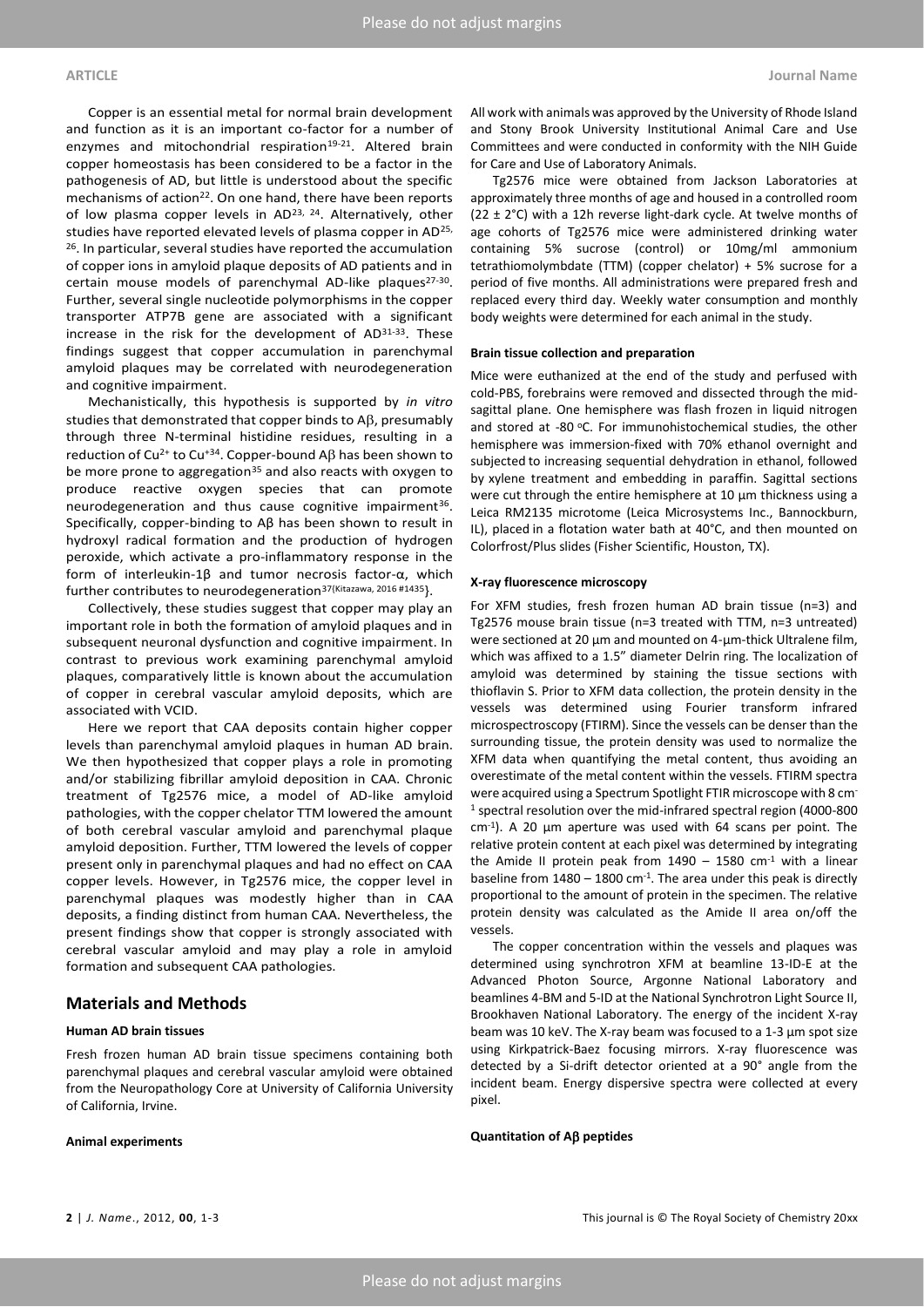#### **Journal Name ARTICLE**

Total cerebral levels of Aβ40 and Aβ42 were determined by performing specific ELISAs on mouse forebrain tissue homogenates as described<sup>38, 39</sup>. In the sandwich ELISAs Aβ40 and Aβ42 were captured using their respective carboxyl-terminal specific antibodies mAb2G3 and mAb21F12 and biotinylated m3D6, specific for human Aβ, was used for detection. Each mouse brain homogenate was measured in triplicate and compared to linear standard curves generated with known concentrations of human Aβ using a Spectramax M2 plate reader (Molecular Devices, Sunnyvale, CA).

#### **Immunohistochemical analysis**

Antigen retrieval was performed by treating the tissue sections with proteinase K (0.2 mg/ml) for 10 min at 22 °C. Primary rabbit polyclonal antibody to collagen type IV was used to visualize cerebral vessels (1:100; ThermoFisher, Rockford, IL). The primary antibody was detected with Alexa Fluor 594-conjugated donkey anti-rabbit secondary antibody (1:1000). Staining for fibrillar amyloid was performed using thioflavin S. Brain tissue sections were imaged and collected using an Olympus BX60 microscope with an attached Olympus Dp72 camera. Images were collected from every tenth section spanning the hemisphere.

#### **Quantitative analysis of amyloid pathologies**

Using NIH ImageJ software, the percent area occupied with positive stain was quantified. Percent area coverage of ThS<sup>+</sup> parenchymal plaques and ThS<sup>+</sup> amyloid on blood vessels in the cortical regions was determined.

#### **Statistical Analysis**

XFM, histological and immunochemical data were analyzed by t-test at the 0.05 significance level.

### **Results**

#### **Cerebral vascular amyloid contains elevated copper levels compared with parenchymal amyloid plaques in AD brain**

Previous studies have reported that amyloid plaques in human AD brain accumulate metal ions including iron, copper, and zinc <sup>29, 30</sup>. Here we sought to determine whether cerebral vascular amyloid deposits similarly accumulate metal ions using the technique of x-ray fluorescence microscopy (XFM). Fig. 1A and 1B show representative thioflavin S stained images of fibrillar parenchymal amyloid plaques and fibrillar cerebral vascular amyloid deposits, respectively. Fig. 1C and 1D show the same deposits imaged for copper using XFM demonstrating the elevated levels of copper in the CAA deposits. Statistically, Fig. 1E shows that the copper content is ~3-fold higher in vascular amyloid deposits when compared to plaques in human AD brain tissue (p < 0.03). A similar trend was observed with the zinc content, which showed that zinc was 2-3 times higher in the CAA deposits compared to the amyloid plaques (data not shown).



Fig. 1. Higher copper content in cerebral vascular amyloid deposits compared to parenchymal plaque amyloid deposits in the same AD brain tissue. Epifluorescence images of the thioflavin S staining and corresponding copper XFM images of parenchymal (A,C) and cerebral vascular (B,D) amyloid deposits from the same AD brain tissue. Scale bars =  $5 \mu m$ . (E) Relative copper levels in the vascular amyloid deposits were ~3-fold higher than in parenchymal amyloid plaques. Data shown are mean ± S.D. of n = 5 for each type of amyloid deposit from the same tissues.

#### **Administration of the copper chelator TTM to Tg2576 mice with ADlike amyloid pathologies**

To investigate if copper levels impact CAA and amyloid plaque pathology in Tg2576 mice, we administered TTM through their drinking water starting at twelve months of age, a point where both cerebral vascular and parenchymal amyloid pathologies begin to emerge in this model<sup>40, 41</sup> Tg2576 mice were administered drinking water containing either 5% sucrose + 10 mg/ml of the copper chelator TTM or 5% sucrose alone for a period of five months. Weekly water intake from each group of animals was not significantly different (control = 214 ± 91 vs TTM = 171 ± 60; p = 0.2). Likewise, both groups of Tg2576 mice started at similar weights (control = 32.2  $\pm$  5.1 vs TTM = 29.7  $\pm$  6.1: p = 0.3) and finished the study at similar weights (control =  $39.1 \pm 6.6$  vs TTM =  $33.5 \pm 6.2$ ; p = 0.06). Thus, administration of TTM had no adverse effect on the general health of the Tg2576 mice.

#### **Copper chelation with TTM reduces cerebral vascular amyloid and parenchymal plaque load in Tg2576 mice**

Accumulation and deposition of  $A\beta$  peptides in the brain is a key pathological feature of AD that is replicated in Tg2576 transgenic mice <sup>40</sup>. Since we observed the presence of copper in cerebral amyloid deposits in human AD brain (Fig. 1), we investigated the effects of copper chelation on  $\mathsf{A}\beta$  accumulation in Tg2576 mice. ELISA measurements for the total levels of forebrain A $\beta$ 40 and A $\beta$ 42 peptides revealed no significant difference between control and TTM-treated Tg2576 mice (Fig. 2). Although copper chelation treatment did not significantly affect the total cerebral accumulation of  $AB$  species we next evaluated the impact on compartmental deposition of amyloid in the brains of the Tg2576 mice.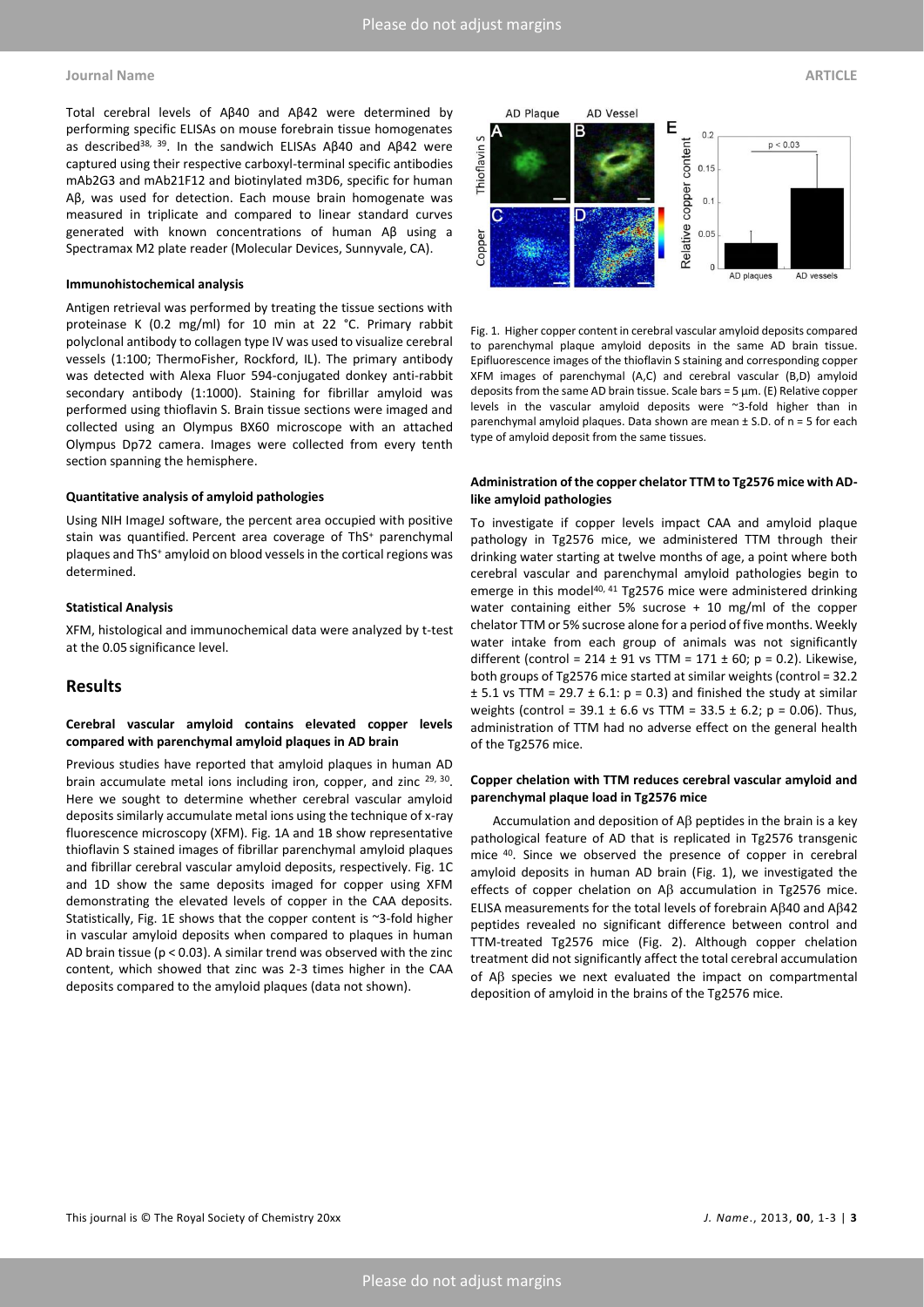

Fig. 2. ELISA analysis of cerebral A $\beta$ 40 and A $\beta$ 42 peptides in control and TTMtreated Tg2576 mice. The total levels of A $\beta$ 40 peptides (black bars) and A $\beta$ 42 peptides (gray bars) in the forebrains of control and TTM-treated Tg2576 mice were measured by ELISA as described under "Materials and Methods." The data presented are the means  $\pm$  S.D. of triplicate measurements of n = 5-6 mice per group.

Staining for fibrillar amyloid deposition using thioflavin S revealed the presence of cortical CAA, mainly in the surface meningeal vessels. Morphologically there was no discernible difference between the appearance of CAA in the control and TTMtreated Tg2576 mice (Fig. 3A and 3B, respectively). However, quantifying the amount of cortical CAA revealed a significant reduction (p < 0.05) in the amount of vessel coverage with amyloid in the TTM-treated Tg2576 mice (Fig. 3C). Similarly, staining for fibrillar amyloid showed the presence of parenchymal plaques in both control and TTM-treated Tg2576 mice (Fig. 4A and 4B, respectively). Again, there was no apparent difference in the morphology of the fibrillar amyloid plaques. Yet, similar to the findings with CAA, there was a significant reduction ( $p < 0.05$ ) in percentage of cortical area occupied by fibrillar amyloid plaques (Fig. 4C). Together, these findings indicate that copper chelation with TTM treatment reduced the amount of both fibrillar CAA and parenchymal plaque amyloid deposition in Tg2576 mice.



Fig. 3. TTM treatment reduces CAA load in Tg2576 mice. Brain sections from control (A) and TTM-treated (B) Tg2576 mice were stained for fibrillar amyloid using thioflavin-S (green) and immunolabeled for collagen type IV to identify cerebral blood vessels (red). Scale bars = 50  $\mu$ M. (C) Quantitation of cortical vascular thioflavin-S positive amyloid load in control and TTM-treated Tg2576 mice. Data shown are mean ± S.D. of n = 5 Tg2576 mice per group.



Fig. 4. TTM treatment reduces cortical amyloid plaque load in Tg2576 mice. Brain sections from control (A) and TTM-treated (B) Tg2576 mice were stained for fibrillar amyloid using thioflavin-S (green) and immunolabeled for collagen type IV to identify cerebral blood vessels (red). Scale bars = 50  $\mu$ M. (C) Quantitation of cortical thioflavin-S positive amyloid plaque load in control and TTM-treated Tg2576 mice. Data shown are mean  $\pm$  S.D. of n = 5 Tg2576 mice per group.

#### **Copper chelation with TTM reduces copper content of parenchymal amyloid plaques but not of CAA in Tg2576 mice**

Since copper chelation treatment lowered both CAA and parenchymal plaque load in the Tg2576 mice, we next determined if this treatment also changed the copper content in these distinct cerebral amyloid lesions. We performed XFM on CAA and parenchymal amyloid plaque deposits in control and TTM-treated Tg2576 mice that were identified by staining with thioflavin S (Fig. 5).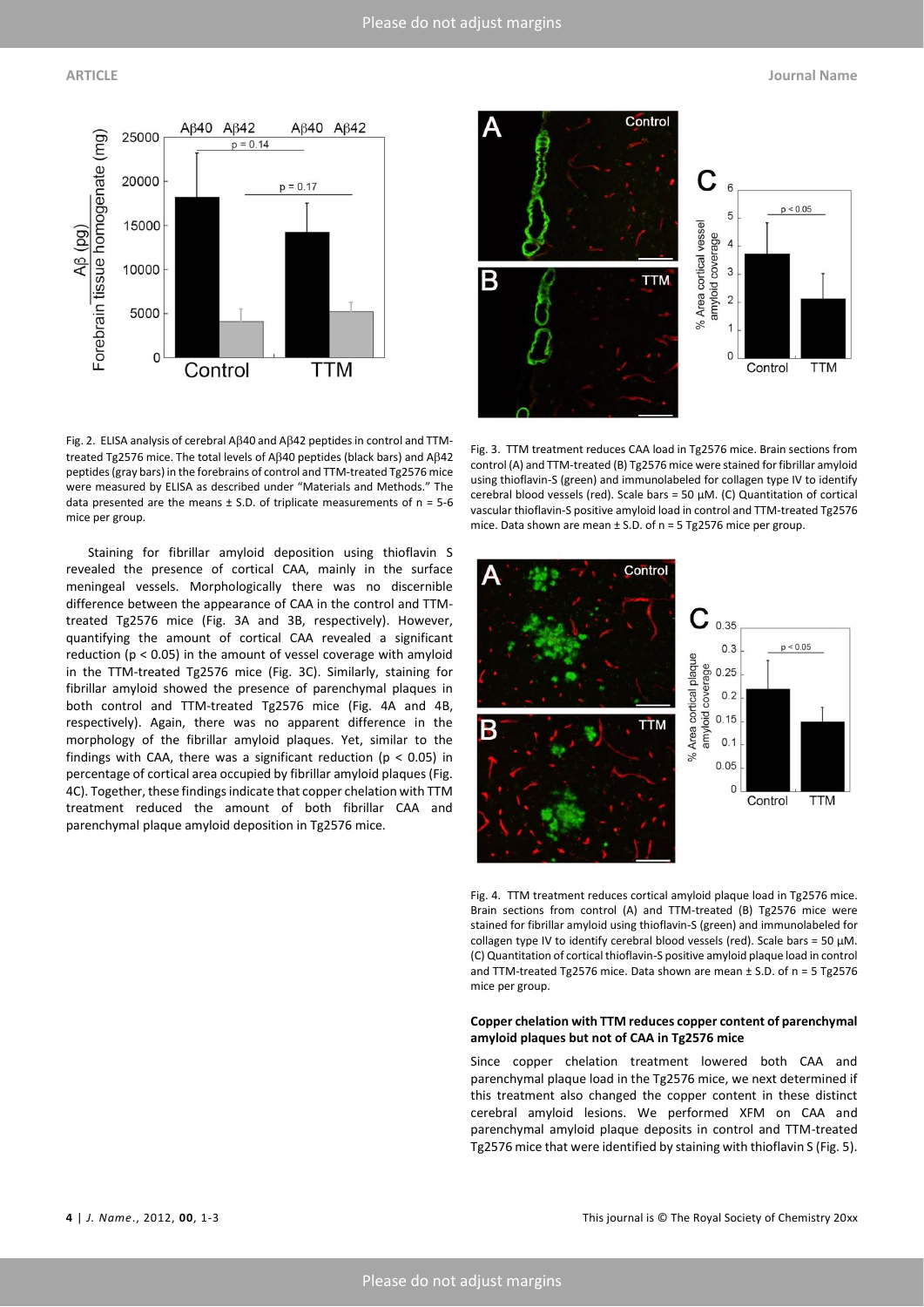

Fig. 5. TTM treatment reduces cortical amyloid plaque copper levels in Tg2576 mice. Brain sections from control and TTM-treated Tg2576 mice were stained with thioflavin S to identify fibrillar amyloid deposits in cerebral vessels (V) and parenchymal amyloid plaques (P). The relative copper levels in these deposits were determined using XFM and tissue density was normalized using FTIR microspectroscopy. All Cu images are shown on the same intensity scale. Histograms shown are mean ± S.D. of n = 5 Tg2576 mice per group.

Interestingly, we found that the copper content in parenchymal amyloid plaques was significantly higher (p < 0.01) than the cerebral vascular amyloid deposits in Tg2576 mice, which was the opposite of what was observed in human AD brain tissue (Fig. 1). TTM treatment significantly lowered (p < 0.01) the copper content of parenchymal amyloid plaques but had no effect on reducing the copper content of CAA deposits. At the end of TTM treatment, the copper content of vascular and parenchymal amyloid deposits was essentially the same. These findings indicate that although TTM treatment similarly reduces CAA and parenchymal plaque load it only lowers copper content in the parenchymal amyloid plaques in Tg2576 mice.

### **Discussion**

CAA is a common cerebral small vessel disease of the elderly and a prominent comorbidity of AD that promotes and exacerbates VCID, yet our understanding of the condition remains limited. Both CAA and AD are characterized by the accumulation of fibrillar Aβ in the brain vessels and parenchyma, respectively. In human AD, metal ions including iron, copper, and zinc have been shown to co-localize with the parenchymal plaques <sup>29, 30</sup>. But while the parenchymal plaques in AD have been studied extensively, little is known about metal-ion accumulation in amyloid-containing brain vessels in AD. Here we examined the cerebral vascular amyloid in human AD and found that the copper content was ~3-fold higher than the parenchymal plaques and >10-fold higher than surrounding brain tissue. This finding supports the hypothesis of an environment for toxic redox chemistry

in the vessel walls, leading to pro-inflammatory responses that may play a role in the degeneration of cerebrovascular cells, which can lead to loss of vessel wall integrity and subsequent CAA pathologies<sup>37, 42</sup>.

In contrast to human AD, the PSAPP and 5XFAD mouse models of AD show little or no metal accumulation in the parenchymal plaques <sup>27, 28</sup>. Results presented here for the Tg2576 mouse model show similar results. Given the similarly low copper levels in parenchymal plaques from all mouse models, and the observations that mouse models also show much less neuronal loss than humans, it has been suggested that copper binding to Aβ plaques generates redoxinitiated toxic species that contribute to neurodegeneration.

Unlike previous work that focused only on parenchymal plaques, this is the first study to examine both parenchymal plaques and vascular amyloid in the same animals. Results show that, for the Tg2576 mouse model, the copper-binding in both plaques and vessels is considerably lower than what has been observed in humans and, surprisingly, parenchymal plaques have a slightly higher copper content than the vascular amyloid. Studies on vascular and parenchymal amyloid have shown that the primary Aβ species in the vasculature is Aβ40, whereas the parenchymal plaques contain primarily Aβ42 3, 4 . Further, recent studies have shown that in vascular amyloid the fibrils possess an anti-parallel configuration that is distinct from the parallel fibril orientation observed in parenchymal plaques. Thus, we suggest that peptide length and/or structural differences between vascular and parenchymal Aβ fibrils may affect copper-binding.

Given the potential role of copper in CAA pathogenesis, we assessed whether copper chelation treatment would alleviate the amyloid burden in the brain vasculature and parenchyma of Tg2576 mice. We found that copper chelation treatment had no significant effect on the levels of cerebral A $\beta$ 40 or A $\beta$ 42 (Fig. 2). It has been shown that copper binds to the amyloid precursor protein (APP) 43 and causes a reduction of Cu(II) to Cu(I) <sup>44</sup>. Further binding of copper to APP can also modulate APP processing by γ-secretase and Aβ peptide production 45, 46. However, our finding of no significant effect of copper chelation on A<sup>p</sup> peptide levels in Tg2576 mouse brain suggests that this treatment is not appreciably impacting APP processing and Aβ production.

Copper also binds to the A $\beta$  peptide directly  $47-51$  where three histidine residues control the redox activity of the copper ion <sup>52</sup>. Moreover, when bound to Aβ fibrils, copper redox chemistry can lead to the formation of hydrogen peroxide and generation of reactive oxygen species  $37$  and treatment with TTM has been shown to invoke anti-inflammatory responses<sup>53</sup>. In contrast to the ELISA measures of total cerebral A $\beta$ 40 and A $\beta$ 42 levels we show that the fibrillar vascular Aβ deposits and plaque burdens were both significantly reduced with copper chelation in the Tg2576 mice. This could suggest that copper plays a role in the formation and/or stabilization of the Aβ fibrils and, when copper is lowered, this results in reduced amyloid burden.

Even though the amyloid burden is lowered in both the vessels and plaques, the level of copper-binding in the amyloid that still forms is similarly low with or without the copper chelator. The only exception is the parenchymal plaques, which have a slightly higher level of copper-binding that is lowered by TTM. It is possible that the higher burden of parenchymal plaque amyloid compared to vascular amyloid in the Tg2576 mice provides more of a reservoir to bind copper in brain. Alternatively, since parenchymal plaques are primarily composed of A $\beta$ 42<sup>3,4</sup>, this could suggest that, in Tg2576 mice, copper may preferentially bind Aβ42 fibrils compared to Aβ40 fibrils and, when copper is lowered, results in decreased copper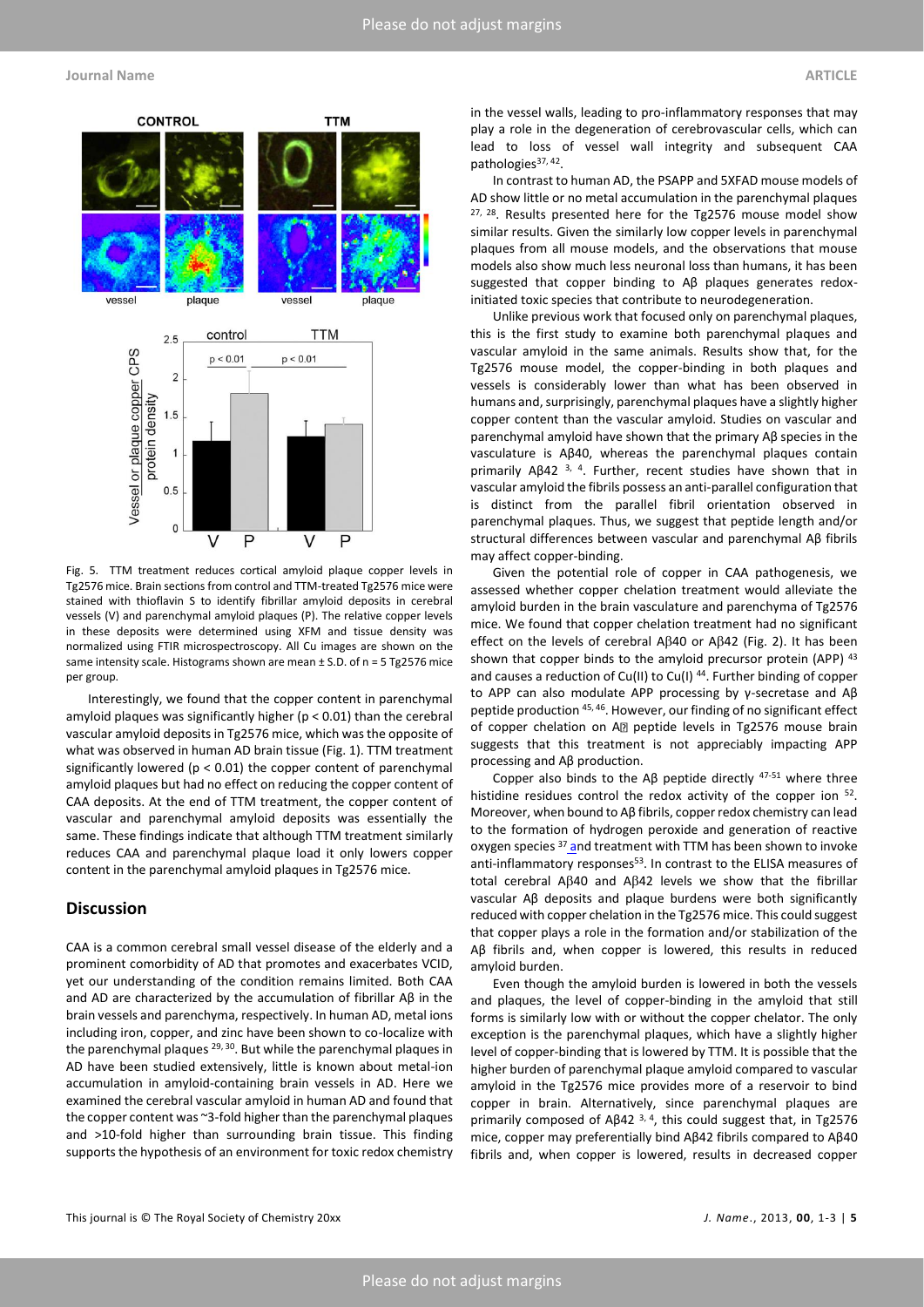binding in the parenchymal plaques. On the other hand, the inability of TTM to lower copper content in vascular amyloid may reflect stronger binding to these particular amyloid fibrils that were recently shown to possess a distinct anti-parallel structure <sup>41</sup>.

In summary, we find that copper binding to CAA vessels is significantly higher than parenchymal plaques in human AD brain. Toxic redox chemistry associated with this higher level of copper in the vessels may contribute to degeneration of cerebral vascular cells and subsequent loss of vessel wall integrity. In contrast, the Tg2576 mouse model of AD showed much lower levels of copper binding to amyloid in both the brain vessels and parenchymal plaques. Moreover, treatment with TTM had little effect on the copper content in the vessels or plaques in this model. Interestingly, however, TTM was shown to significantly reduce the amount of fibrillar amyloid in both the CAA vessels and parenchymal plaques. These findings suggest that chelation of copper in the Tg2576 mouse model may affect amyloid fibril formation and/or stabilization. However, in the CAA deposits and parenchymal plaques that still form, the copper content is considerably lower than the human condition, in agreement with earlier studies from other mouse models of AD. Together, this supports the hypothesis that redox chemistry associated with copper binding to Aβ results in the production of toxic species that contribute to cellular degeneration and these pathological processes are not robust in mouse models of AD.

### **Conflicts of interest**

There are no conflicts to declare.

#### **Acknowledgements**

This work was supported by NIH grant NS094201 to WEVN and LMM. Antibody reagents for the A $\beta$  ELISA were generously provided by Lilly Research Laboratories, Indianapolis, IN. Portions of this work were performed at GeoSoilEnviroCARS (The University of Chicago, Sector 13), Advanced Photon Source (APS), Argonne National Laboratory. GeoSoilEnviroCARS is supported by the National Science Foundation - Earth Sciences (EAR - 1634415) and Department of Energy- GeoSciences (DE-FG02-94ER14466). This research used resources of the Advanced Photon Source, a U.S. Department of Energy (DOE) Office of Science User Facility operated for the DOE Office of Science by Argonne National Laboratory under Contract No. DE-AC02-06CH11357. This research also used beamlines 5-ID (SRX) and 4-BM (XFM) of the National Synchrotron Light Source II, a U.S. Department of Energy (DOE) Office of Science User Facility operated for the DOE Office of Science by Brookhaven National Laboratory under Contract No. DE-SC0012704.

References[1] Banerjee G, Carare R, Cordonnier C, Greenberg SM, Schneider JA, Smith EE, Buchem MV, Grond JV, Verbeek MM, Werring DJ: The increasing impact of cerebral amyloid angiopathy: essential new insights for clinical practice. J Neurol Neurosurg Psychiatry 2017, 88:982-94.

[2] Auriel E, Greenberg SM: The pathophysiology and clinical presentation of cerebral amyloid angiopathy. Curr Atheroscler Rep 2012, 14:343-50.

[3] Attems J, Jellinger K, Thal DR, Van Nostrand W: Review: sporadic cerebral amyloid angiopathy. Neuropathol Appl Neurobiol 2011, 37:75-93.

[4] Rensink AA, de Waal RM, Kremer B, Verbeek MM: Pathogenesis of cerebral amyloid angiopathy. Brain Res Brain Res Rev 2003, 43:207-23.

[5] Boyle PA, Yu L, Nag S, Leurgans S, Wilson RS, Bennett DA, Schneider JA: Cerebral amyloid angiopathy and cognitive outcomes in community-based older persons. Neurology 2015, 85:1930-6.

[6] Arvanitakis Z, Leurgans SE, Wang Z, Wilson RS, Bennett DA, Schneider JA: Cerebral amyloid angiopathy pathology and cognitive domains in older persons. Ann Neurol 2011, 69:320-7.

[7] Greenberg SM, Gurol ME, Rosand J, Smith EE: Amyloid angiopathy-related vascular cognitive impairment. Stroke 2004, 35:2616-9.

[8] Kawai M, Kalaria RN, Cras P, Siedlak SL, Velasco ME, Shelton ER, Chan HW, Greenberg BD, Perry G: Degeneration of vascular muscle cells in cerebral amyloid angiopathy of Alzheimer disease. Brain Res 1993, 623:142-6.

[9] Davis-Salinas J, Saporito-Irwin SM, Cotman CW, Van Nostrand WE: Amyloid beta-protein induces its own production in cultured degenerating cerebrovascular smooth muscle cells. J Neurochem 1995, 65:931-4.

[10] Verbeek MM, de Waal RM, Schipper JJ, Van Nostrand WE: Rapid degeneration of cultured human brain pericytes by amyloid beta protein. J Neurochem 1997, 68:1135-41.

[11] Van Nostrand WE, Porter M: Plasmin cleavage of the amyloid beta-protein: alteration of secondary structure and stimulation of tissue plasminogen activator activity. Biochemistry 1999, 38:11570- 6.

[12] Davis J, Wagner MR, Zhang W, Xu F, Van Nostrand WE: Amyloid beta-protein stimulates the expression of urokinase-type plasminogen activator (uPA) and its receptor (uPAR) in human cerebrovascular smooth muscle cells. J Biol Chem 2003, 278:19054- 61.

[13] Jung SS, Zhang W, Van Nostrand WE: Pathogenic A beta induces the expression and activation of matrix metalloproteinase-2 in human cerebrovascular smooth muscle cells. J Neurochem 2003, 85:1208-15.

[14] Okamoto Y, Yamamoto T, Kalaria RN, Senzaki H, Maki T, Hase Y, Kitamura A, Washida K, Yamada M, Ito H, Tomimoto H, Takahashi R, Ihara M: Cerebral hypoperfusion accelerates cerebral amyloid angiopathy and promotes cortical microinfarcts. Acta Neuropathol 2012, 123:381-94.

[15] Samarasekera N, Smith C, Al-Shahi Salman R: The association between cerebral amyloid angiopathy and intracerebral haemorrhage: systematic review and meta-analysis. J Neurol Neurosurg Psychiatry 2012, 83:275-81.

[16] Chung YA, O JH, Kim JY, Kim KJ, Ahn KJ: Hypoperfusion and ischemia in cerebral amyloid angiopathy documented by 99mTc-ECD brain perfusion SPECT. J Nucl Med 2009, 50:1969-74.

[17] Kimberly WT, Gilson A, Rost NS, Rosand J, Viswanathan A, Smith EE, Greenberg SM: Silent ischemic infarcts are associated with hemorrhage burden in cerebral amyloid angiopathy. Neurology 2009, 72:1230-5.

[18] Thanvi B, Robinson T: Sporadic cerebral amyloid angiopathy--an important cause of cerebral haemorrhage in older people. Age Ageing 2006, 35:565-71.

[19] Skjorringe T, Moller LB, Moos T: Impairment of interrelated ironand copper homeostatic mechanisms in brain contributes to the pathogenesis of neurodegenerative disorders. Front Pharmacol 2012, 3:169.

[20] Lutsenko S, Bhattacharjee A, Hubbard AL: Copper handling machinery of the brain. Metallomics 2010, 2:596-608.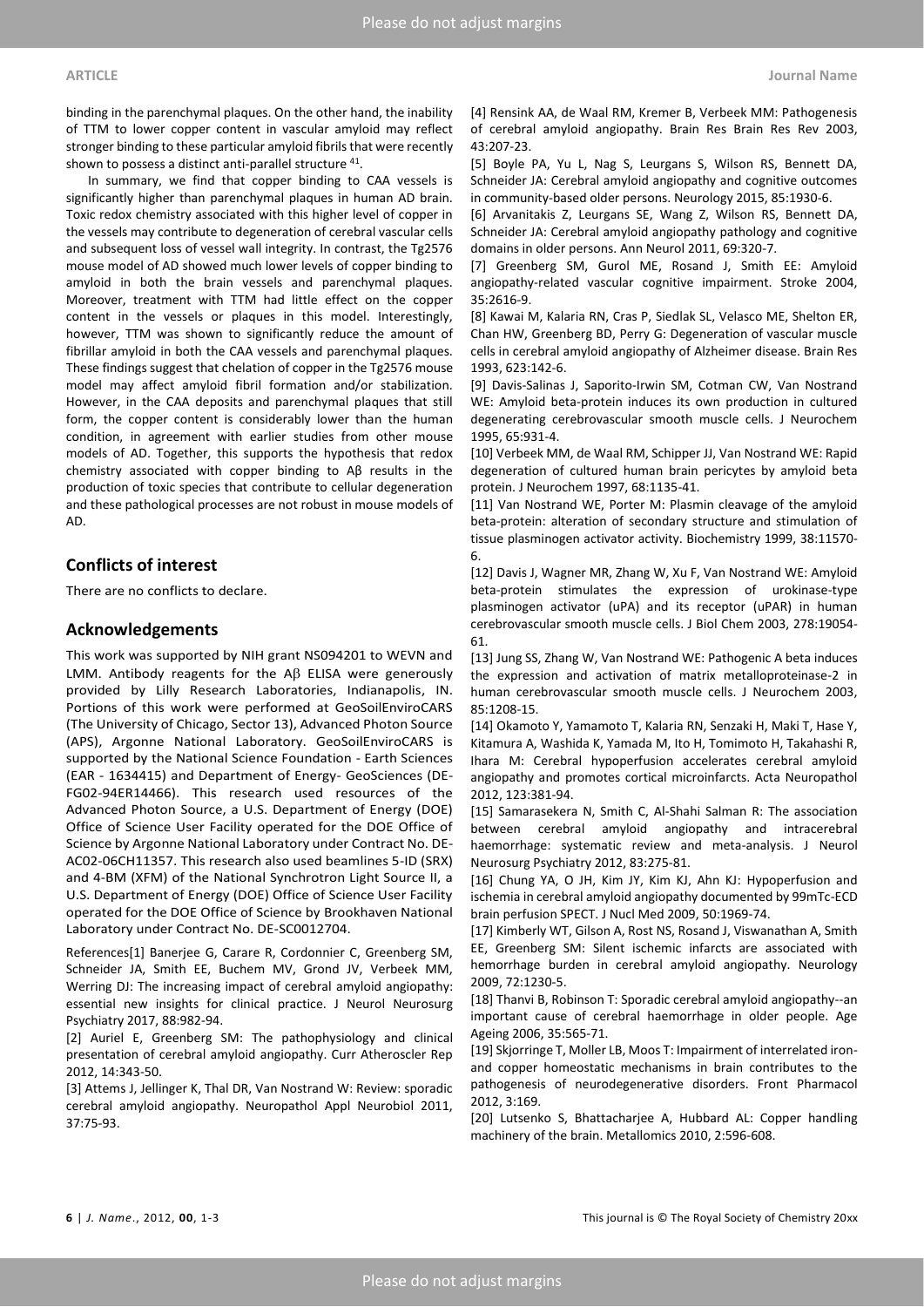[21] Gaggelli E, Kozlowski H, Valensin D, Valensin G: Copper homeostasis and neurodegenerative disorders (Alzheimer's, prion, and Parkinson's diseases and amyotrophic lateral sclerosis). Chem Rev 2006, 106:1995-2044.

[22] Quinn JF, Crane S, Harris C, Wadsworth TL: Copper in Alzheimer's disease: too much or too little? Expert Rev Neurother 2009, 9:631-7. [23] Brewer GJ, Kanzer SH, Zimmerman EA, Celmins DF, Heckman SM, Dick R: Copper and ceruloplasmin abnormalities in Alzheimer's disease. Am J Alzheimers Dis Other Demen 2010, 25:490-7.

[24] Vural H, Demirin H, Kara Y, Eren I, Delibas N: Alterations of plasma magnesium, copper, zinc, iron and selenium concentrations and some related erythrocyte antioxidant enzyme activities in patients with Alzheimer's disease. J Trace Elem Med Biol 2010, 24:169-73.

[25] Arnal N, Cristalli DO, de Alaniz MJ, Marra CA: Clinical utility of copper, ceruloplasmin, and metallothionein plasma determinations in human neurodegenerative patients and their first-degree relatives. Brain Res 2010, 1319:118-30.

[26] Squitti R, Barbati G, Rossi L, Ventriglia M, Dal Forno G, Cesaretti S, Moffa F, Caridi I, Cassetta E, Pasqualetti P, Calabrese L, Lupoi D, Rossini PM: Excess of nonceruloplasmin serum copper in AD correlates with MMSE, CSF [beta]-amyloid, and h-tau. Neurology 2006, 67:76-82.

[27] Bourassa MW, Leskovjan AC, Tappero RV, Farquhar ER, Colton CA, Van Nostrand WE, Miller LM: Elevated copper in the amyloid plaques and iron in the cortex are observed in mouse models of Alzheimer's disease that exhibit neurodegeneration. Biomed Spectrosc Imaging 2013, 2:129-39.

[28] Leskovjan AC, Lanzirotti A, Miller LM: Amyloid plaques in PSAPP mice bind less metal than plaques in human Alzheimer's disease. Neuroimage 2009, 47:1215-20.

[29] Miller LM, Wang Q, Telivala TP, Smith RJ, Lanzirotti A, Miklossy J: Synchrotron-based infrared and X-ray imaging shows focalized accumulation of Cu and Zn co-localized with beta-amyloid deposits in Alzheimer's disease. J Struct Biol 2006, 155:30-7.

[30] Lovell MA, Robertson JD, Teesdale WJ, Campbell JL, Markesbery WR: Copper, iron and zinc in Alzheimer's disease senile plaques. J Neurol Sci 1998, 158:47-52.

[31] Squitti R, Ventriglia M, Gennarelli M, Colabufo NA, El Idrissi IG, Bucossi S, Mariani S, Rongioletti M, Zanetti O, Congiu C, Rossini PM, Bonvicini C: Non-Ceruloplasmin Copper Distincts Subtypes in Alzheimer's Disease: a Genetic Study of ATP7B Frequency. Mol Neurobiol 2017, 54:671-81.

[32] Squitti R, Siotto M, Arciello M, Rossi L: Non-ceruloplasmin bound copper and ATP7B gene variants in Alzheimer's disease. Metallomics 2016, 8:863-73.

[33] Squitti R, Polimanti R, Siotto M, Bucossi S, Ventriglia M, Mariani S, Vernieri F, Scrascia F, Trotta L, Rossini PM: ATP7B variants as modulators of copper dyshomeostasis in Alzheimer's disease. Neuromolecular Med 2013, 15:515-22.

[34] Streltsov VA, Titmuss SJ, Epa VC, Barnham KJ, Masters CL, Varghese JN: The structure of the amyloid-beta peptide high-affinity copper II binding site in Alzheimer disease. Biophys J 2008, 95:3447- 56.

[35] Huang X, Atwood CS, Moir RD, Hartshorn MA, Tanzi RE, Bush AI: Trace metal contamination initiates the apparent auto-aggregation, amyloidosis, and oligomerization of Alzheimer's Abeta peptides. J Biol Inorg Chem 2004, 9:954-60.

[36] Eskici G, Axelsen PH: Copper and oxidative stress in the pathogenesis of Alzheimer's disease. Biochemistry 2012, 51:6289- 311.

[37] Mayes J, Tinker-Mill C, Kolosov O, Zhang H, Tabner BJ, Allsop D: beta-amyloid fibrils in Alzheimer disease are not inert when bound to copper ions but can degrade hydrogen peroxide and generate reactive oxygen species. J Biol Chem 2014, 289:12052-62.

[38] Johnson-Wood K, Lee M, Motter R, Hu K, Gordon G, Barbour R, Khan K, Gordon M, Tan H, Games D, Lieberburg I, Schenk D, Seubert P, McConlogue L: Amyloid precursor protein processing and A beta42 deposition in a transgenic mouse model of Alzheimer disease. Proc Natl Acad Sci U S A 1997, 94:1550-5.

[39] DeMattos RB, O'Dell M A, Parsadanian M, Taylor JW, Harmony JA, Bales KR, Paul SM, Aronow BJ, Holtzman DM: Clusterin promotes amyloid plaque formation and is critical for neuritic toxicity in a mouse model of Alzheimer's disease. Proc Natl Acad Sci U S A 2002, 99:10843-8.

[40] Hsiao K, Chapman P, Nilsen S, Eckman C, Harigaya Y, Younkin S, Yang F, Cole G: Correlative memory deficits, Abeta elevation, and amyloid plaques in transgenic mice. Science 1996, 274:99-102.

[41] Xu F, Fu Z, Dass S, Kotarba AE, Davis J, Smith SO, Van Nostrand WE: Cerebral vascular amyloid seeds drive amyloid beta-protein fibril assembly with a distinct anti-parallel structure. Nat Commun 2016, 7:13527.

[42] Kitazawa M, Hsu HW, Medeiros R: Copper Exposure Perturbs Brain Inflammatory Responses and Impairs Clearance of Amyloid-Beta. Toxicol Sci 2016, 152:194-204.

[43] Hesse L, Beher D, Masters CL, Multhaup G: The beta A4 amyloid precursor protein binding to copper. FEBS Lett 1994, 349:109-16.

[44] Multhaup G, Schlicksupp A, Hesse L, Beher D, Ruppert T, Masters CL, Beyreuther K: The amyloid precursor protein of Alzheimer's disease in the reduction of copper(II) to copper(I). Science 1996, 271:1406-9.

[45] Noda Y, Asada M, Kubota M, Maesako M, Watanabe K, Uemura M, Kihara T, Shimohama S, Takahashi R, Kinoshita A, Uemura K: Copper enhances APP dimerization and promotes Abeta production. Neurosci Lett 2013, 547:10-5.

[46] Gerber H, Wu F, Dimitrov M, Garcia Osuna GM, Fraering PC: Zinc and Copper Differentially Modulate Amyloid Precursor Protein Processing by gamma-Secretase and Amyloid-beta Peptide Production. J Biol Chem 2017, 292:3751-67.

[47] Kowalik-Jankowska T, Ruta-Dolejsz M, Wisniewska K, Lankiewicz L: Coordination of copper(II) ions by the 11-20 and 11-28 fragments of human and mouse beta-amyloid peptide. J Inorg Biochem 2002,  $92.1 - 10$ 

[48] Barnham KJ, McKinstry WJ, Multhaup G, Galatis D, Morton CJ, Curtain CC, Williamson NA, White AR, Hinds MG, Norton RS, Beyreuther K, Masters CL, Parker MW, Cappai R: Structure of the Alzheimer's disease amyloid precursor protein copper binding domain. A regulator of neuronal copper homeostasis. J Biol Chem 2003, 278:17401-7.

[49] Syme CD, Nadal RC, Rigby SE, Viles JH: Copper binding to the amyloid-beta (Abeta) peptide associated with Alzheimer's disease: folding, coordination geometry, pH dependence, stoichiometry, and affinity of Abeta-(1-28): insights from a range of complementary spectroscopic techniques. J Biol Chem 2004, 279:18169-77.

[50] Tougu V, Karafin A, Palumaa P: Binding of zinc(II) and copper(II) to the full-length Alzheimer's amyloid-beta peptide. J Neurochem 2008, 104:1249-59.

[51] Hatcher LQ, Hong L, Bush WD, Carducci T, Simon JD: Quantification of the binding constant of copper(II) to the amyloidbeta peptide. J Phys Chem B 2008, 112:8160-4.

[52] Nakamura M, Shishido N, Nunomura A, Smith MA, Perry G, Hayashi Y, Nakayama K, Hayashi T: Three histidine residues of